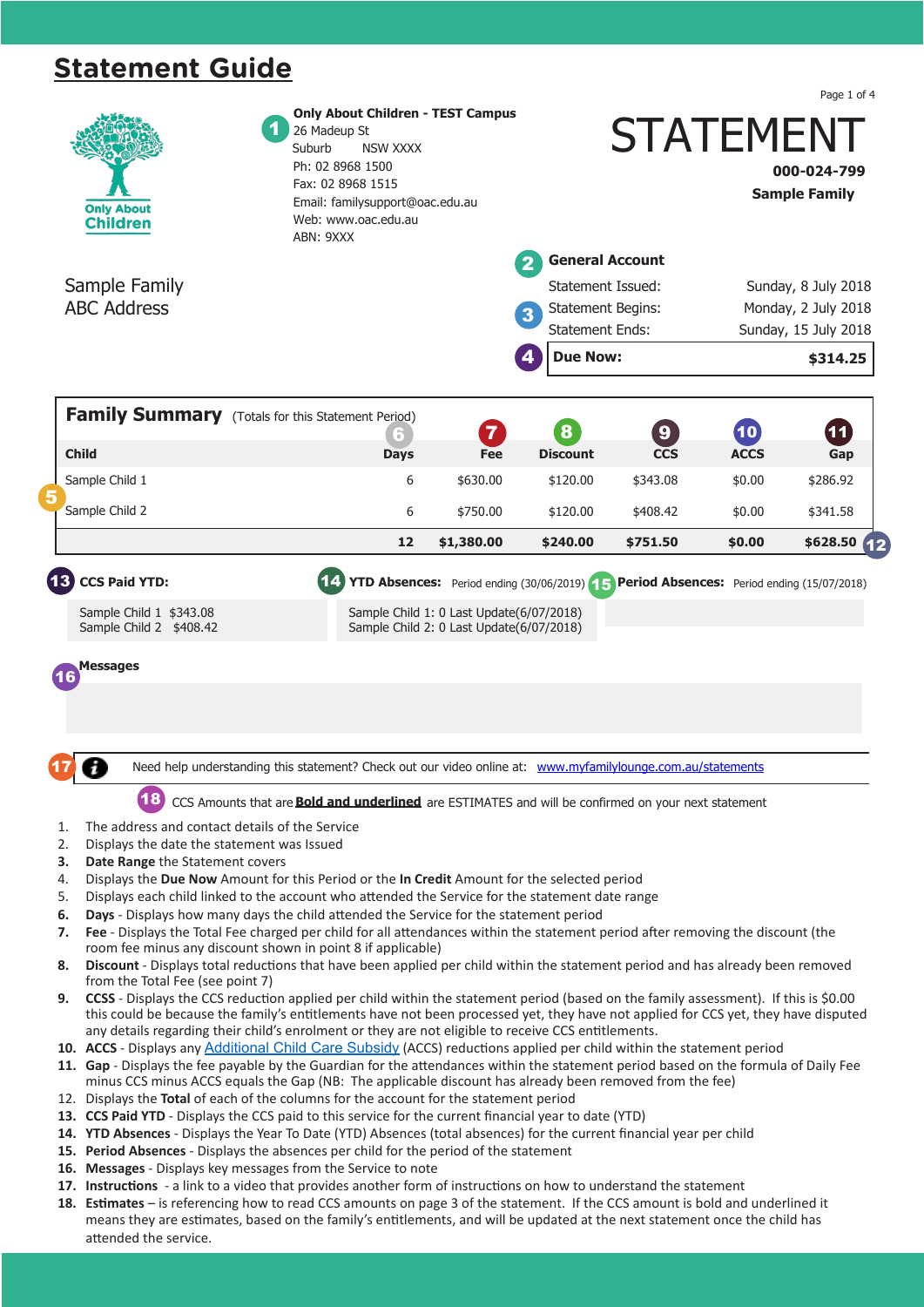## **CCS Weekly Summary**

|  |  |  |  | Only About Children - TEST Campus (Centre Based Day Care-190006344V) for this Statement Period |
|--|--|--|--|------------------------------------------------------------------------------------------------|
|--|--|--|--|------------------------------------------------------------------------------------------------|

| 1 Sample Child 1         |                         |                      |           |                |          |                 |                  |                  |             |
|--------------------------|-------------------------|----------------------|-----------|----------------|----------|-----------------|------------------|------------------|-------------|
| $\overline{2}$<br>Date ( | Percentage              |                      | Sess. Hrs | <b>CCS Hrs</b> | Fee      | <b>Discount</b> | <b>CCS</b>       | <b>ACCS</b>      | Gap         |
| <b>CCS Week 1</b>        | $\overline{\mathbf{3}}$ |                      | 4         | 5              | 6        | $\overline{7}$  | $\boldsymbol{8}$ | $\boldsymbol{9}$ | (10)        |
| 02/07/2018               | 57.32                   |                      | 11.00     | 11.00          | \$105.00 | \$20.00         | \$57.18          | \$0.00           | \$47.82     |
| 03/07/2018               | 57.32                   |                      | 11.00     | 11.00          | \$105.00 | \$20.00         | \$57.18          | \$0.00           | \$47.82     |
| 06/07/2018               | 57.32                   |                      | 11.00     | 11.00          | \$105.00 | \$20.00         | \$57.18          | \$0.00           | \$47.82     |
|                          |                         | <b>Weekly Total:</b> | 33.00     | 33.00          | \$315.00 | \$60.00         | \$171.54         | \$0.00           | \$143.46441 |
| <b>CCS Week 2</b>        |                         |                      |           |                |          |                 |                  |                  |             |
| 09/07/2018               | 57.32                   |                      | 11.00     | 11.00          | \$105.00 | \$20.00         | \$57.18          | \$0.00           | \$47.82     |
| 10/07/2018               | 57.32                   |                      | 11.00     | 11.00          | \$105.00 | \$20.00         | \$57.18          | \$0.00           | \$47.82     |
| 13/07/2018               | 57.32                   |                      | 11.00     | 11.00          | \$105.00 | \$20.00         | \$57.18          | \$0.00           | \$47.82     |
|                          |                         | <b>Weekly Total:</b> | 33.00     | 33.00          | \$315.00 | \$60.00         | \$171.54         | \$0.00           | \$143.46    |
| Sample Child 2           |                         |                      |           |                |          |                 |                  |                  |             |
| <b>Date</b>              | Percentage              |                      | Sess. Hrs | <b>CCS Hrs</b> | Fee      | <b>Discount</b> | <b>CCS</b>       | <b>ACCS</b>      | Gap         |
| <b>CCS Week 1</b>        |                         |                      |           |                |          |                 |                  |                  |             |
| 02/07/2018               | 57.32                   |                      | 11.00     | 11.00          | \$125.00 | \$20.00         | \$68.07          | \$0.00           | \$56.93     |
| 03/07/2018               | 57.32                   |                      | 11.00     | 11.00          | \$125.00 | \$20.00         | \$68.07          | \$0.00           | \$56.93     |
| 06/07/2018               | 57.32                   |                      | 11.00     | 11.00          | \$125.00 | \$20.00         | \$68.07          | \$0.00           | \$56.93     |
|                          |                         | <b>Weekly Total:</b> | 33.00     | 33.00          | \$375.00 | \$60.00         | \$204.21         | \$0.00           | \$170.79    |
| <b>CCS Week 2</b>        |                         |                      |           |                |          |                 |                  |                  |             |
| 09/07/2018               | 57.32                   |                      | 11.00     | 11.00          | \$125.00 | \$20.00         | \$68.07          | \$0.00           | \$56.93     |
| 10/07/2018               | 57.32                   |                      | 11.00     | 11.00          | \$125.00 | \$20.00         | \$68.07          | \$0.00           | \$56.93     |
| 13/07/2018               | 57.32                   |                      | 11.00     | 11.00          | \$125.00 | \$20.00         | \$68.07          | \$0.00           | \$56.93     |
|                          |                         | <b>Weekly Total:</b> | 33.00     | 33.00          | \$375.00 | \$60.00         | \$204.21         | \$0.00           | \$170.79    |

- 1. Displays **each child's** attendances for the period of the statement
- **2. CCS Week 1 or Week 2**  Displays the Government Week and each date the child attended for the week
- **3. Percentage**  Displays the CCS percentage the family has been approved entitled to receive
- **4. Sess. Hrs**  Displays the Charged Session hours for the service
- **5. CCS Hrs**  Displays the hours covered by CCS
- **6. Fee**  Displays the Total Fee charged per child per day after removing the discount (the room fee minus any discount shown in point 7 if applicable)
- **7. Discount**  Displays any daily fee reduction already removed from the total fee charged per day (see point 6)
- **8. CCS**  Displays the CCS estimated/paid dollar amount per day
- **9. ACCS**  Displays any [Additional Child Care Subsidy](https://www.humanservices.gov.au/individuals/services/centrelink/additional-child-care-subsidy) (ACCS) estimated/paid per day
- **10. Gap**  Displays the fee payable for the day based on the formula of Fee minus CCS minus ACCS equals the Gap (NB: The applicable discount has already been removed from the fee)
- **11. Weekly Total**  Displays the **Total** of each of the columns for the account for the week. Please note Week 1 may be less than Week 2 if a child is in the service for more hours than has been approved by the Government as the majority of CCS will be applied to the first week resulting in a larger gap payable.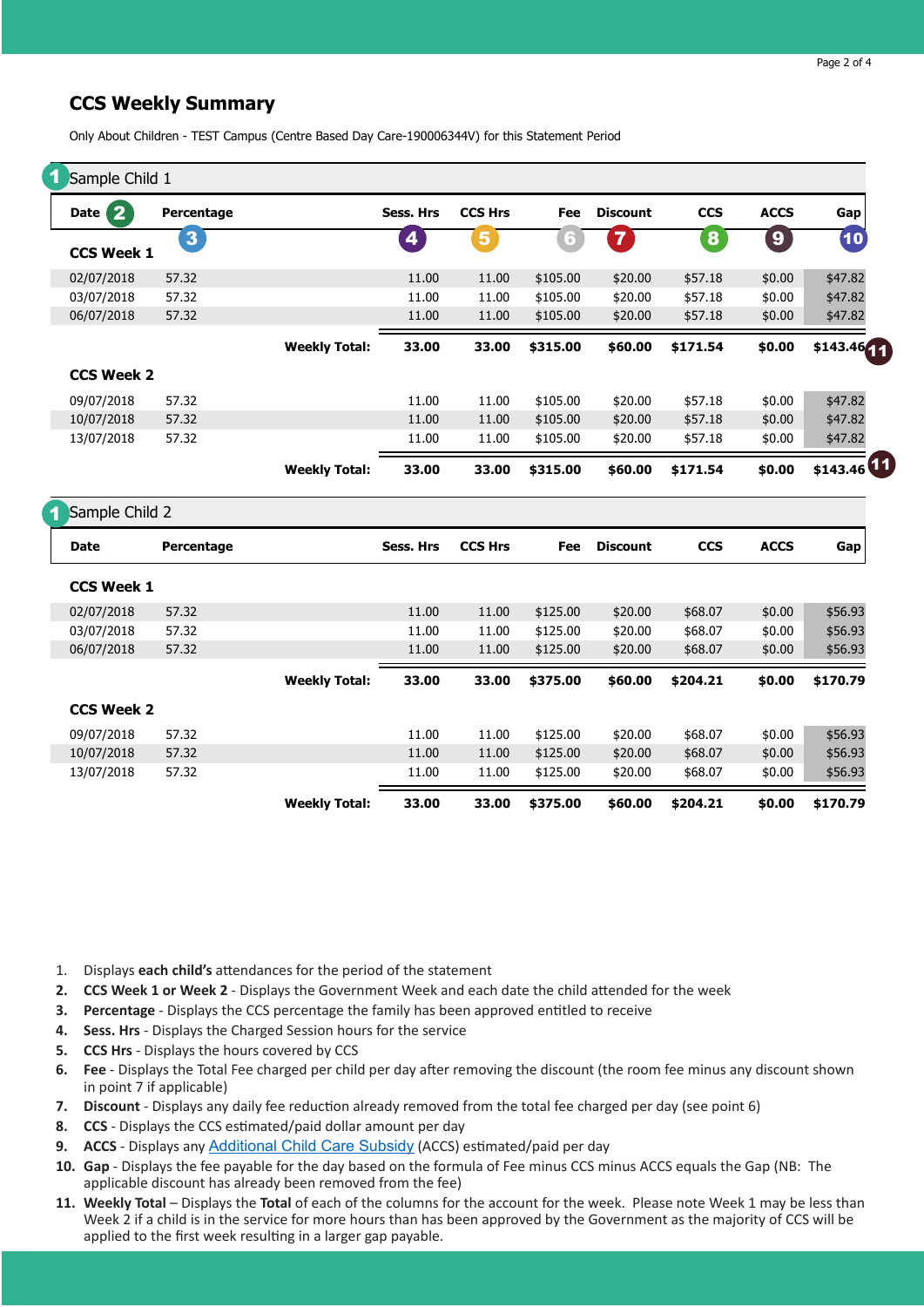|             | <b>Account Transactions</b>                                                           | $\overline{\mathbf{3}}$ | $\boldsymbol{A}$ |               | Ħ          | 7           | 8            | 9             | 10 <sub>1</sub> |
|-------------|---------------------------------------------------------------------------------------|-------------------------|------------------|---------------|------------|-------------|--------------|---------------|-----------------|
| 1           | $\overline{2}$                                                                        | Sess.                   |                  | <b>Hourly</b> |            |             |              |               |                 |
| <b>Date</b> | <b>Description</b>                                                                    | <b>Hrs</b>              | Fee              | Rate          | <b>CCS</b> | <b>ACCS</b> | <b>Debit</b> | <b>Credit</b> | <b>Balance</b>  |
|             | <b>11</b> Balance Carried Forward                                                     |                         |                  |               | \$0.00     | \$0.00      | \$0.01       | \$0.00        | $$-0.01$        |
|             | 02/07/2018 Sample Child 2 (2.1 Toddlers Toddler)<br>Red: \$20.00 (SCRN:190006344V)    | 11.00                   | \$125.00 \$11.36 |               | \$68.07    | \$0.00      | \$56.93      | \$0.00        | $$-56.94$       |
|             | 02/07/2018 Sample Child 1 (3.1 Preschool Preschool)<br>Red: \$20.00 (SCRN:190006344V) | 11.00                   | \$105.00         | \$9.55        | \$57.18    | \$0.00      | \$47.82      | \$0.00        | $$-104.76$      |
|             | 02/07/2018 Fee Payment By Batch DD<br>(Rec:00020588) Thank You                        |                         |                  |               | \$0.00     | \$0.00      | \$0.00       | \$314.26      | \$209.50        |
|             | 03/07/2018 Sample Child 2 (2.1 Toddlers Toddler)<br>Red: \$20.00 (SCRN:190006344V)    | 11.00                   | \$125.00         | \$11.36       | \$68.07    | \$0.00      | \$56.93      | \$0.00        | \$152.57        |
|             | 03/07/2018 Sample Child 1 (3.1 Preschool Preschool)<br>Red: \$20.00 (SCRN:190006344V) | 11.00                   | \$105.00         | \$9.55        | \$57.18    | \$0.00      | \$47.82      | \$0.00        | \$104.75        |
|             | 06/07/2018 Sample Child 2 (2.1 Toddlers Toddler)<br>Red: \$20.00 (SCRN:190006344V)    | 11.00                   | \$125.00 \$11.36 |               | \$68.07    | \$0.00      | \$56.93      | \$0.00        | \$47.82         |
|             | 06/07/2018 Sample Child 1 (3.1 Preschool Preschool)<br>Red: \$20.00 (SCRN:190006344V) | 11.00                   | \$105.00         | \$9.55        | \$57.18    | \$0.00      | \$47.82      | \$0.00        | \$0.00          |
|             | 09/07/2018 Sample Child 2 (2.1 Toddlers Toddler)<br>Red: \$20.00 (SCRN:190006344V)    | 11.00                   | \$125.00         | \$11.36       | \$68.07    | \$0.00      | \$56.93      | \$0.00        | $$-56.93$       |
|             | 09/07/2018 Sample Child 1 (3.1 Preschool Preschool)<br>Red: \$20.00 (SCRN:190006344V) | 11.00                   | \$105.00         | \$9.55        | \$57.18    | \$0.00      | \$47.82      | \$0.00        | $$-104.75$      |
|             | 10/07/2018 Sample Child 2 (2.1 Toddlers Toddler)<br>Red: \$20.00 (SCRN:190006344V)    | 11.00                   | \$125.00 \$11.36 |               | \$68.07    | \$0.00      | \$56.93      | \$0.00        | $$-161.68$      |
|             | 10/07/2018 Sample Child 1 (3.1 Preschool Preschool)<br>Red: \$20.00 (SCRN:190006344V) | 11.00                   | \$105.00         | \$9.55        | \$57.18    | \$0.00      | \$47.82      | \$0.00        | $$ -209.50$     |
|             | 13/07/2018 Sample Child 2 (2.1 Toddlers Toddler)<br>Red: \$20.00 (SCRN:190006344V)    | 11.00                   | \$125.00 \$11.36 |               | \$68.07    | \$0.00      | \$56.93      | \$0.00        | $$ -266.43$     |
|             | 13/07/2018 Sample Child 1 (3.1 Preschool Preschool)<br>Red: \$20.00 (SCRN:190006344V) | 11.00                   | \$105.00         | \$9.55        | \$57.18    | \$0.00      | \$47.82      | \$0.00        | $$-314.25$      |

- **1. Date**  Displays each date the child attended care
- **2. Descriptions**  Displays the child's name, the room name and Fee name in brackets plus any discount (see point 12)
- **3. Sess. Hrs**  Displays the Charged Session hours for the service
- **4. Fee**  Displays the Total Fee charged per day after the discount has been removed (see point 12)
- **5. Hourly Rate**  Displays the Hourly fee breakdown per day (calculated by the fee divided by the session hours)
- **6. CCS**  Displays the CCS estimated/paid dollar amount per day
- **7. ACCS** Displays any **[Additional Child Care Subsidy](https://www.humanservices.gov.au/individuals/services/centrelink/additional-child-care-subsidy)** (ACCS) estimated/paid per day
- **8. Debit** -Displays debits applied to the account eg. Out of pocket daily expenses
- **9. Credit**  Displays any credits applied to the account eg. Fee Payments or refunds
- **10. Balance**  Displays the rolling daily balance ie each line takes the debit or credit amount from the line above to create the balance. If you see a negative number that is a debit balance and a positive number means a positive balance.
- **11. Balance Carried Forward**  Displays the status of your account from the previous statement and shows either a credit, debit or zero balance prior to the start date of the statement
- 12. Red: \$20.00 refers to a **Discount Amount**  displays any daily fee reduction already removed from the total fee charged per day (see point 4). It will show the exact dollar amount of the discount eg Red:\$4.20 or Red: \$30
- **13. Fee Payment**  Displays the Fee Payment and method eg DD is direct debit, CC is credit card plus the Receipt number in brackets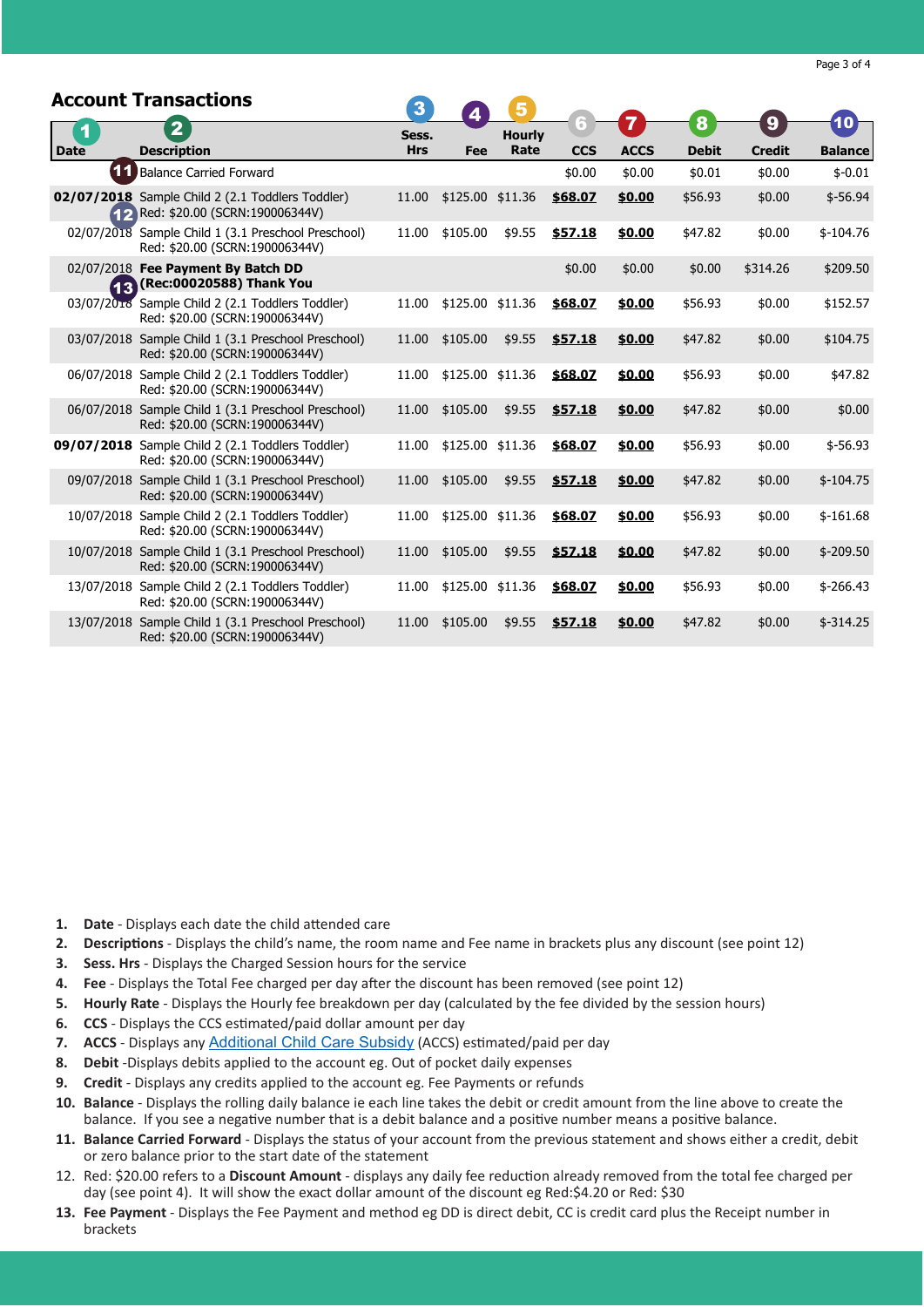## **CCS Attendance Summary**

Only About Children - TEST Campus (Centre Based Day Care-190006344V) for this Statement Period

| $\blacktriangleleft$<br>Sample Child 1 | $\mathbf{3}$ | $\boxed{4}$     | $\overline{\mathbf{5}}$ | $\sqrt{5}$         |
|----------------------------------------|--------------|-----------------|-------------------------|--------------------|
| $\overline{\mathbf{2}}$<br><b>Date</b> | Sign In      | <b>Sign Out</b> | <b>Session Start</b>    | <b>Session End</b> |
| Mon 02/07/2018                         | 08:06 AM     | 05:13 PM        | 07:00 AM                | 06:00 PM           |
| Tue 03/07/2018                         | 08:05 AM     | 05:10 PM        | 07:00 AM                | 06:00 PM           |
| Fri 06/07/2018                         | 08:04 AM     | 05:22 PM        | 07:00 AM                | 06:00 PM           |
| Mon 09/07/2018                         |              |                 | 07:00 AM                | 06:00 PM           |
| Tue 10/07/2018                         |              |                 | 07:00 AM                | 06:00 PM           |
| Fri 13/07/2018                         |              |                 | 07:00 AM                | 06:00 PM           |

#### Sample Child 2

| Date           | Sign In    | <b>Sign Out</b> | <b>Session Start</b> | <b>Session End</b> |
|----------------|------------|-----------------|----------------------|--------------------|
| Mon 02/07/2018 | 08:06 AM   | $05:13$ PM      | $07:00$ AM           | 06:00 PM           |
| Tue 03/07/2018 | $08:05$ AM | $05:10$ PM      | $07:00$ AM           | 06:00 PM           |
| Fri 06/07/2018 | 08:04 AM   | 05:22 PM        | 07:00 AM             | 06:00 PM           |
| Mon 09/07/2018 |            |                 | 07:00 AM             | 06:00 PM           |
| Tue 10/07/2018 |            |                 | 07:00 AM             | 06:00 PM           |
| Fri 13/07/2018 |            |                 | 07:00 AM             | 06:00 PM           |

# **T** CCS Provider Information

| <b>Provider Name</b>        | <b>Provider ABN</b> | <b>Provider ID</b> | <b>Service ID</b> | <b>Centre Name</b>                |
|-----------------------------|---------------------|--------------------|-------------------|-----------------------------------|
| Only About Children Pty Ltd | 94107666624         | 190000755B         | 19000XXXX         | Only About Children - TEST Campus |

Issuer's Signature: .................................................................................

- 1. Displays each child linked to the account who attended for the period of the statement
- **2. Date**  Displays each date the child attended for the period of the statement
- **3. Sign In**  Displays the actual arrival time at the Service as recorded by parents/carers via Kiosk or Sign In/Out sheets
- **4. Sign Out**  Display the actual departure time from the Service as recorded by parents/carers via Kiosk or Sign In/Out sheets
- **5. Session Start**  Displays the beginning time of the Service/Session
- **6. Session End**  Displays the end time of the Service/Session
- **7. CCS Provider Information**  Displays the Provider details for the Service that the child is linked to for CCS entitlements

NOTE: If the child is yet to attend (for statement periods in advance) or is absent (for statement periods in arrears), the Sign In/ Out Columns will be blank and the Session Start and End Times will display the fee times.